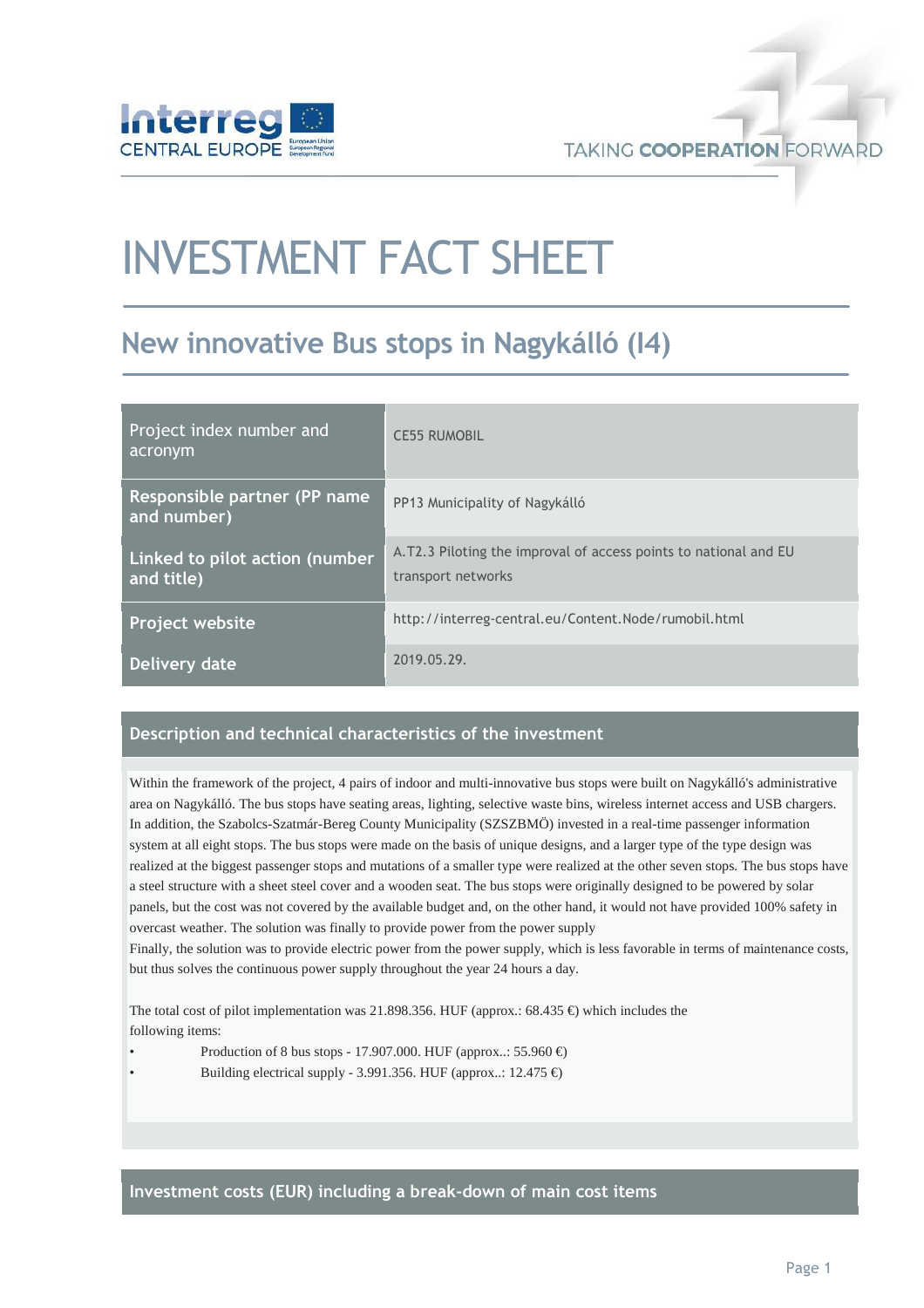

Manufacture of bus stops and on-site assembly: 16 791 178.- HUF (approx..: 52 472.-  $\epsilon$ ) Production and on-site installation of accessories (benches, bins, flower boxes, bicycle storage) 1 242 822.- HUF (approx..: 3 884.- €)

| Building electrical supply: 3 991 356. HUF (approx: 12 475. $\epsilon$ ) |  |  |  |  |  |  |
|--------------------------------------------------------------------------|--|--|--|--|--|--|
|--------------------------------------------------------------------------|--|--|--|--|--|--|

| <b>Investment location</b>                                                                           |                                                                                                                  |                        |  |  |
|------------------------------------------------------------------------------------------------------|------------------------------------------------------------------------------------------------------------------|------------------------|--|--|
| <b>NUTS 3</b>                                                                                        | Address (Street, house number,<br>postal code, city, country)                                                    | <b>GPS</b> coordinates |  |  |
| Nagykálló<br>Nagykálló<br>Nagykálló<br>Nagykálló<br>Nagykálló<br>Nagykálló<br>Nagykálló<br>Nagykálló | Korányi str<br>Korányi str<br>Korányi str<br>Korányi str<br>Korányi str<br>Korányi str<br>Periphery<br>Periphery |                        |  |  |

| Duration and process of investment implementation |          |  |  |
|---------------------------------------------------|----------|--|--|
| <b>Start date</b>                                 | End date |  |  |
| 10/2018                                           | 5/2019   |  |  |

#### Major milestones of investment implementation

- 1. Milestone: Manufacture of bus stops
- 2. Milestone: On-site assembly of bus stops
- 3. Milestone: Production and on-site installation of accessories (benches, bins, flower boxes, bicycle storage)
- 4. Milestone: Building electrical supply
- 5. Milestone: Installation and testing of passenger information system
- 6. Milestone: Connection to the mains, final commissioning

### Ownership and durability of the investment (e.g. maintenance, financing)

The bus stops will remain inthe ownership of municipality of Nagykálló which will be responsible for their maintenance and repairs. The municipality provides the financial resources needed for maintenance from its budget.